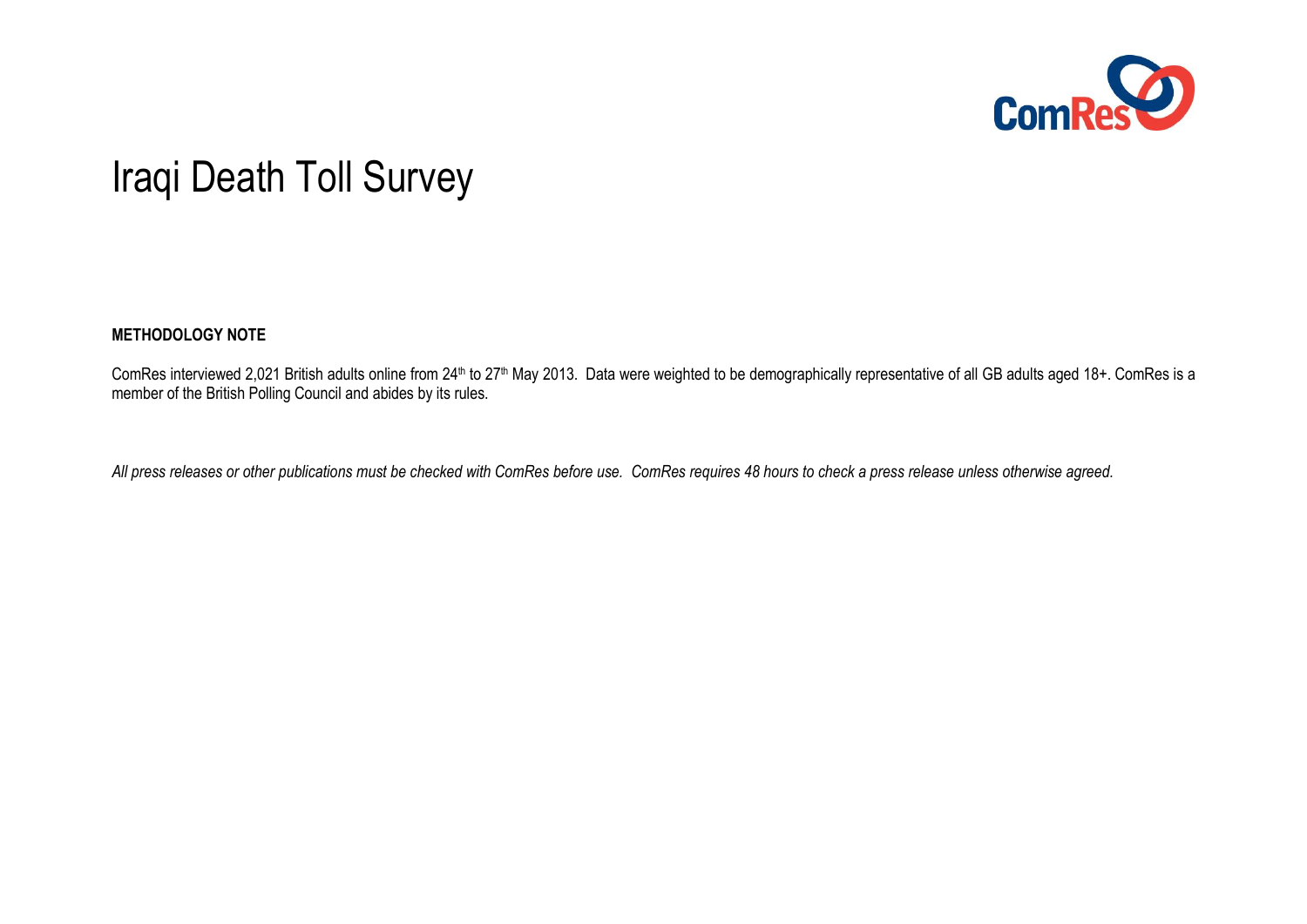Absolutes/col percents

Page 1

Table 1 **Q.1 How many Iraqis, both combatants and civilians, do you think have died as a consequence of the war that began in Iraq in 2003? Please just give your best estimate.Base: All respondents**

|                       |              | Gender                |                           | Age      |          |          |          |          |          | Social Grade |                |                |          | <b>Employment Sector</b> |              |
|-----------------------|--------------|-----------------------|---------------------------|----------|----------|----------|----------|----------|----------|--------------|----------------|----------------|----------|--------------------------|--------------|
|                       | Total        | Male                  | Female                    | 18-24    | 25-34    | 35-44    | 45-54    | 55-64    | $65+$    | AB           | C <sub>1</sub> | C <sub>2</sub> | DE       | Public                   | Pri-<br>vate |
| Unweighted base       | 2021         | 978                   | 1043                      | 176      | 290      | 375      | 378      | 333      | 469      | 553          | 580            | 373            | 515      | 228                      | 810          |
| Weighted base         | 2021         | 990                   | 1031                      | 240      | 340      | 340      | 360      | 300      | 440      | 540          | 560            | 440            | 480      | 244                      | 888          |
| Up to 5,000           | 886          | 342                   | 543                       | 127      | 163      | 136      | 172      | 118      | 170      | 207          | 255            | 205            | 219      | 115                      | 400          |
|                       | 44%          | 35%                   | 53%                       | 53%      | 48%      | 40%      | 48%      | 39%      | 39%      | 38%          | 45%            | 46%            | 46%      | 47%                      | 45%          |
| $5,001 - 10,000$      | 312          | 161                   | 151                       | 29       | 47       | 64       | 61       | 48       | 63       | 85           | 76             | 73             | 79       | 48                       | 128          |
|                       | 15%          | 16%                   | 15%                       | 12%      | 14%      | 19%      | 17%      | 16%      | 14%      | 16%          | 14%            | 17%            | 16%      | 20%                      | 14%          |
| 10,001 - 20,000       | 136<br>7%    | 63<br>6%              | 73<br>7%                  | 10<br>4% | 19<br>6% | 31<br>9% | 24<br>7% | 18<br>6% | 34<br>8% | 37<br>7%     | 43<br>8%       | 25<br>6%       | 31<br>6% | 12<br>5%                 | $64$<br>$7%$ |
| 20,001 - 50,000       | 152          | 88                    | 64                        | 6        | 26       | 25       | 26       | 24       | 45       | 45           | 34             | 38             | 35       | 10                       | 76           |
|                       | 8%           | 9%                    | 6%                        | 2%       | 8%       | 7%       | 7%       | 8%       | 10%      | 8%           | 6%             | 9%             | 7%       | 4%                       | 9%           |
| 50,001 - 100,000      | 213          | 126                   | 87                        | 28       | 28       | 36       | 33       | 37       | 51       | 63           | 67             | 32             | 52       | 22                       | 84           |
|                       | 11%          | 13%                   | 8%                        | 12%      | 8%       | 11%      | 9%       | 12%      | 12%      | 12%          | 12%            | 7%             | 11%      | 9%                       | 9%           |
| 100,001 - 500,000     | 201          | 140                   | 62                        | 19       | 36       | 31       | 29       | 33       | 53       | 73           | 55             | 31             | 41       | 18                       | 86           |
|                       | 10%          | 14%                   | 6%                        | 8%       | 10%      | 9%       | 8%       | 11%      | 12%      | 14%          | 10%            | 7%             | 9%       | 7%                       | 10%          |
| 500,001 - 1,000,000   | 78           | 49                    | 30                        | 11       | 16       | 10       | 8        | 14       | 20       | 26           | 19             | 17             | 17       | 12                       | 32           |
|                       | 4%           | 5%                    | 3%                        | 5%       | 5%       | 3%       | 2%       | 5%       | 5%       | 5%           | 3%             | 4%             | 3%       | 5%                       | 4%           |
| $1,000,001+$          | 36           | 20                    | 16                        | 10       | 3        | 6        | 5        | 8        | 4        | 4            | 11             | 13             | 8        | $\overline{7}$           | 12           |
|                       | 2%           | 2%                    | 2%                        | 4%       | 1%       | 2%       | 1%       | 3%       | 1%       | 1%           | 2%             | 3%             | 2%       | 3%                       | 1%           |
| Don't know/Not stated | 6<br>$\star$ | $\sqrt{2}$<br>$\star$ | $\overline{4}$<br>$\star$ |          | 3<br>1%  | ٠        | 3<br>1%  |          |          |              |                | 6<br>1%        |          | $\sim$                   | 6<br>1%      |
| Mean ('000s)          | 189.53       | 251.34                | 130.01                    | 471.09   | 142.20   | 175.69   | 113.43   | 211.50   | 129.65   | 128.36       | 163.87         | 315.01         | 174.68   | 432.49                   | 127.79       |
| Standard deviation    | 1156.15      | 1445.96               | 777.68                    | 2556.75  | 897.78   | 1064.50  | 490.91   | 931.24   | 487.69   | 461.35       | 872.97         | 1941.89        | 1028.44  | 2526.96                  | 619.64       |
| Standard error        | 25.74        | 46.26                 | 24.11                     | 192.72   | 52.90    | 54.97    | 25.32    | 51.03    | 22.52    | 19.62        | 36.25          | 101.09         | 45.32    | 167.35                   | 21.83        |
| Median                | 10000        | 10000                 | 5000                      | 5000     | 8000     | 10000    | 10000    | 10000    | 10000    | 10000        | 10000          | 10000          | 10000    | 10000                    | 10000        |



**Prepared by ComRes**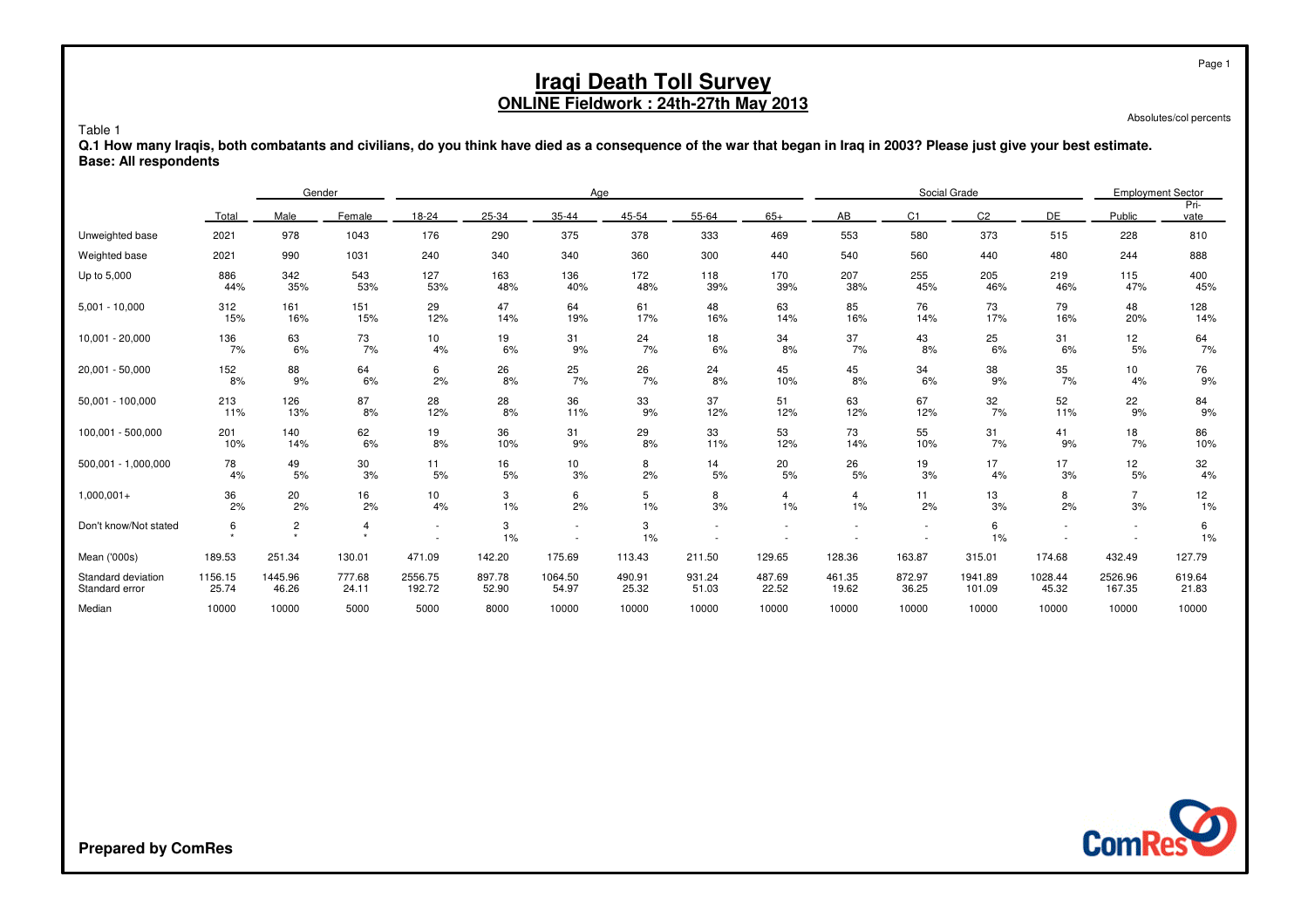Absolutes/col percents

Page 2

 **Q.1 How many Iraqis, both combatants and civilians, do you think have died as a consequence of the war that began in Iraq in 2003? Please just give your best estimate.Base: All respondents**

|                                      | Region           |                               |                      |                  |                           |                       |                    |                          |                          |                   |                 |                  |
|--------------------------------------|------------------|-------------------------------|----------------------|------------------|---------------------------|-----------------------|--------------------|--------------------------|--------------------------|-------------------|-----------------|------------------|
|                                      | Total            | Scotland                      | North East           | North West       | Yorkshire &<br>Humberside | <b>West Midlands</b>  | East Midlands      | Wales                    | Eastern                  | London            | South East      | South West       |
| Unweighted base                      | 2021             | 182                           | 87                   | 244              | 165                       | 199                   | 155                | 85                       | 173                      | 216               | 311             | 204              |
| Weighted base                        | 2021             | 182                           | 81                   | 222              | 182                       | 182                   | 141                | 101                      | 202                      | 263               | 283             | 182              |
| Up to 5,000                          | 886<br>44%       | 83<br>46%                     | 36<br>44%            | 100<br>45%       | 84<br>46%                 | 79<br>43%             | 71<br>50%          | 47<br>46%                | 88<br>44%                | 110<br>42%        | 120<br>42%      | 68<br>38%        |
| $5,001 - 10,000$                     | 312<br>15%       | 24<br>13%                     | 16<br>19%            | 38<br>17%        | 30<br>16%                 | 28<br>15%             | 20<br>14%          | 19<br>18%                | 27<br>13%                | 32<br>12%         | 50<br>18%       | 28<br>15%        |
| 10,001 - 20,000                      | 136<br>7%        | 11<br>6%                      | $\overline{4}$<br>4% | 14<br>6%         | 15<br>8%                  | 18<br>10%             | 8<br>5%            | $\overline{7}$<br>7%     | 14<br>7%                 | 16<br>6%          | 17<br>6%        | 13<br>7%         |
| 20,001 - 50,000                      | 152<br>8%        | 10<br>6%                      | 5<br>6%              | 17<br>7%         | 8<br>4%                   | 12 <sub>2</sub><br>7% | 12<br>8%           | 14<br>14%                | 13<br>7%                 | 19<br>7%          | 23<br>8%        | 19<br>11%        |
| 50,001 - 100,000                     | 213<br>11%       | 28<br>15%                     | 7<br>8%              | 24<br>11%        | 15<br>8%                  | 15<br>8%              | 13<br>9%           | 5<br>5%                  | 24<br>12%                | 30<br>11%         | 29<br>10%       | 25<br>14%        |
| 100,001 - 500,000                    | 201<br>10%       | 18<br>10%                     | 9<br>11%             | 20<br>9%         | 21<br>12%                 | 15<br>8%              | 13<br>9%           | 5<br>5%                  | 26<br>13%                | 30<br>11%         | 25<br>9%        | 18<br>10%        |
| 500,001 - 1,000,000                  | 78<br>4%         | 6<br>3%                       | 3<br>4%              | 5<br>2%          | 8<br>4%                   | 13<br>7%              | $\mathbf{2}$<br>1% | 2<br>2%                  | $\overline{7}$<br>3%     | 11<br>4%          | 14<br>5%        | 6<br>3%          |
| $1,000,001+$                         | 36<br>2%         | $\mathbf{1}$<br>1%            | 1%                   | 3<br>1%          |                           | $\overline{2}$<br>1%  | 3<br>2%            | 3<br>3%                  | $\overline{2}$<br>1%     | 12<br>$5%$        | 4<br>1%         | 5<br>3%          |
| Don't know/Not stated                | 6                | $\overline{\phantom{a}}$<br>٠ | $\overline{c}$<br>2% |                  |                           | $\sim$                | ٠                  | $\overline{\phantom{a}}$ | $\overline{\phantom{a}}$ | 3<br>1%           |                 |                  |
| Mean ('000s)                         | 189.53           | 95.31                         | 98.20                | 143.40           | 135.09                    | 185.00                | 134.67             | 174.51                   | 102.89                   | 491.59            | 157.03          | 204.19           |
| Standard deviation<br>Standard error | 1156.15<br>25.74 | 242.32<br>17.96               | 296.44<br>31.97      | 1081.67<br>69.39 | 672.99<br>52.39           | 1124.20<br>79.69      | 698.99<br>56.14    | 720.41<br>78.14          | 295.26<br>22.45          | 2488.68<br>169.73 | 711.38<br>40.40 | 1028.37<br>72.00 |
| Median                               | 10000            | 10000                         | 10000                | 10000            | 10000                     | 10000                 | 5000               | 10000                    | 10000                    | 10000             | 10000           | 10000            |



**Prepared by ComRes**

Table 1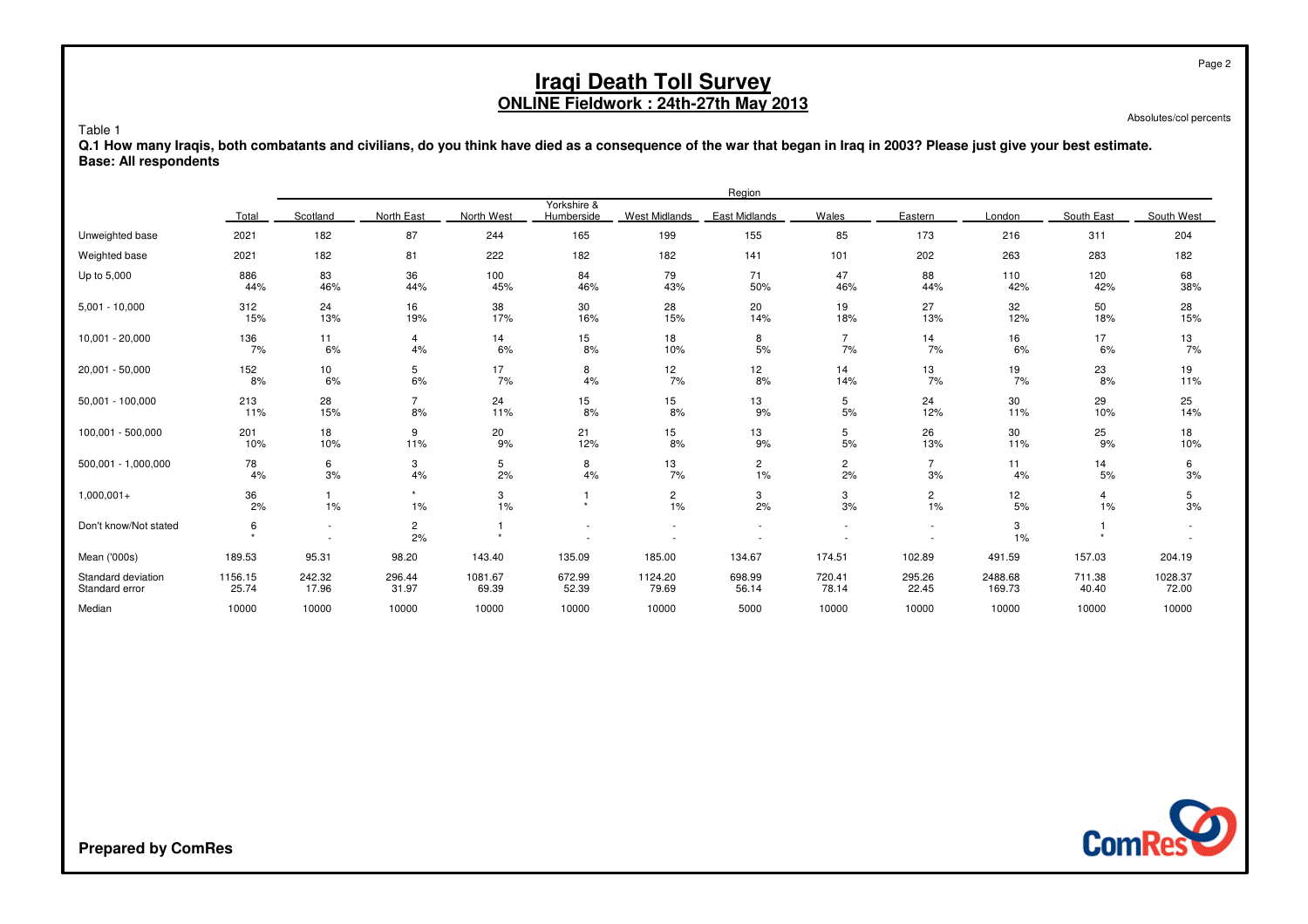Absolutes/col percents

Page 3

 **Q.2 What percentage of Iraqi deaths as a result of the war do you think were civilian ie non combatants? Please give a percentage from 1-100. Please just give your best estimate.Base: All respondents**

|                    |            | Gender    |            |           | Age       |                 |           |           |           |           | Social Grade   |                |           |           | <b>Employment Sector</b> |  |
|--------------------|------------|-----------|------------|-----------|-----------|-----------------|-----------|-----------|-----------|-----------|----------------|----------------|-----------|-----------|--------------------------|--|
|                    | Total      | Male      | Female     | 18-24     | 25-34     | 35-44           | 45-54     | 55-64     | $65+$     | AB        | C <sub>1</sub> | C <sub>2</sub> | DE        | Public    | Pri-<br>vate             |  |
| Unweighted base    | 2021       | 978       | 1043       | 176       | 290       | 375             | 378       | 333       | 469       | 553       | 580            | 373            | 515       | 228       | 810                      |  |
| Weighted base      | 2021       | 990       | 1031       | 240       | 340       | 340             | 360       | 300       | 440       | 540       | 560            | 440            | 480       | 244       | 888                      |  |
| $0 - 10%$          | 182        | 113       | 69         | 18        | 41        | 25              | 26        | 33        | 39        | 46        | 46             | 46             | 43        | 22        | 71                       |  |
|                    | 9%         | 11%       | 7%         | 7%        | 12%       | 7%              | 7%        | 11%       | 9%        | 9%        | 8%             | 11%            | 9%        | 9%        | 8%                       |  |
| 11-20%             | 140        | 79        | 61         | 21        | 32        | 23              | 31        | 22        | 10        | 34        | 31             | 41             | 34        | 20        | 77                       |  |
|                    | 7%         | 8%        | 6%         | 9%        | 9%        | 7%              | 9%        | 7%        | 2%        | 6%        | 6%             | 9%             | 7%        | 8%        | 9%                       |  |
| 21-30%             | 204        | 107       | 97         | 17        | 46        | 32              | 39        | 26        | 44        | 49        | 50             | 47             | 58        | 23        | 87                       |  |
|                    | 10%        | 11%       | 9%         | 7%        | 13%       | 10%             | 11%       | 9%        | 10%       | 9%        | 9%             | 11%            | 12%       | 10%       | 10%                      |  |
| 31-40%             | 181<br>9%  | 78<br>8%  | 103<br>10% | 20<br>8%  | 23<br>7%  | 38<br>11%       | 31<br>9%  | 23<br>8%  | 47<br>11% | 41<br>8%  | 45<br>8%       | 38<br>9%       | 57<br>12% | 16<br>7%  | 82<br>9%                 |  |
| 41-50%             | 306        | 110       | 196        | 50        | 51        | 54              | 61        | 37        | 53        | 69        | 86             | 79             | 71        | 33        | 155                      |  |
|                    | 15%        | 11%       | 19%        | 21%       | 15%       | 16%             | 17%       | 12%       | 12%       | 13%       | 15%            | 18%            | 15%       | 13%       | 17%                      |  |
| 51-60%             | 229<br>11% | 98<br>10% | 131<br>13% | 26<br>11% | 38<br>11% | 51<br>15%       | 39<br>11% | 32<br>11% | 42<br>9%  | 68<br>13% | 71<br>13%      | 43<br>10%      | 48<br>10% | 28<br>11% | 107<br>12%               |  |
| 61-70%             | 235        | 113       | 122        | 32        | 30        | 39              | 47        | 31        | 56        | 66        | 64             | 43             | 62        | 39        | 87                       |  |
|                    | 12%        | 11%       | 12%        | 13%       | 9%        | 11%             | 13%       | 10%       | 13%       | 12%       | 11%            | 10%            | 13%       | 16%       | 10%                      |  |
| 71-80%             | 317        | 175       | 142        | 27        | 50        | 40              | 52        | 52        | 96        | 101       | 98             | 61             | 56        | 38        | 118                      |  |
|                    | 16%        | 18%       | 14%        | 11%       | 15%       | 12%             | 14%       | 17%       | 22%       | 19%       | 18%            | 14%            | 12%       | 16%       | 13%                      |  |
| 81-90%             | 126        | 76        | 50         | 12        | 13        | 26              | 20        | 24        | 32        | 46        | 36             | 22             | 22        | 13        | 56                       |  |
|                    | 6%         | 8%        | 5%         | 5%        | 4%        | 8%              | 5%        | 8%        | 7%        | 9%        | 6%             | 5%             | 5%        | 5%        | 6%                       |  |
| 91-100%            | 101        | 42        | 59         | 18        | 15        | 12 <sub>2</sub> | 13        | 20        | 22        | 20        | 31             | 21             | 29        | 12        | 48                       |  |
|                    | 5%         | 4%        | 6%         | 8%        | 5%        | 4%              | 4%        | 7%        | 5%        | 4%        | 6%             | 5%             | 6%        | 5%        | 5%                       |  |
| Mean               | 53.15      | 52.26     | 54.01      | 54.15     | 48.77     | 52.51           | 51.97     | 54.27     | 56.71     | 55.26     | 55.40          | 49.92          | 51.13     | 53.60     | 52.36                    |  |
| Standard deviation | 26.04      | 27.43     | 24.61      | 25.75     | 26.96     | 24.73           | 24.82     | 27.75     | 25.79     | 25.94     | 25.57          | 26.41          | 25.96     | 25.97     | 25.83                    |  |
| Standard error     | 0.58       | 0.88      | 0.76       | 1.94      | 1.58      | 1.28            | 1.28      | 1.52      | 1.19      | 1.10      | 1.06           | 1.37           | 1.14      | 1.72      | 0.91                     |  |
| Median             | 50         | 55        | 50         | 50        | 50        | 50              | 50        | 60        | 60        | 60        | 60             | 50             | 50        | 60        | 50                       |  |



Table 2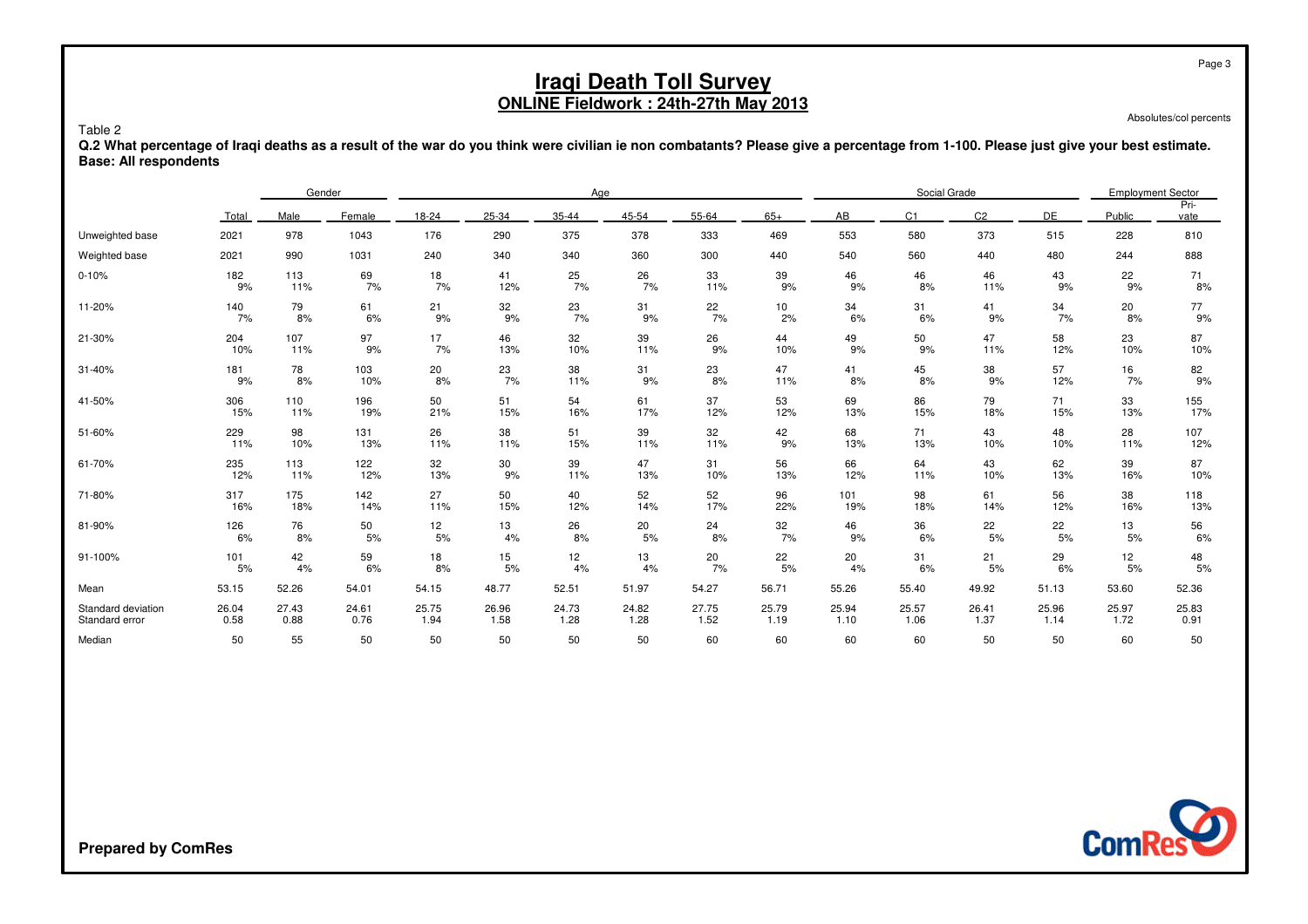Absolutes/col percents

Page 4

 **Q.2 What percentage of Iraqi deaths as a result of the war do you think were civilian ie non combatants? Please give a percentage from 1-100. Please just give your best estimate.Base: All respondents**

|                    |           | Region   |                |            |                           |                      |               |         |          |          |            |            |
|--------------------|-----------|----------|----------------|------------|---------------------------|----------------------|---------------|---------|----------|----------|------------|------------|
|                    | Total     | Scotland | North East     | North West | Yorkshire &<br>Humberside | <b>West Midlands</b> | East Midlands | Wales   | Eastern  | London   | South East | South West |
| Unweighted base    | 2021      | 182      | 87             | 244        | 165                       | 199                  | 155           | 85      | 173      | 216      | 311        | 204        |
| Weighted base      | 2021      | 182      | 81             | 222        | 182                       | 182                  | 141           | 101     | 202      | 263      | 283        | 182        |
| $0 - 10%$          | 182       | 14       | 12             | 22         | 19                        | 24                   | 14            | 11      | 16       | 16       | 19         | 14         |
|                    | 9%        | 8%       | 15%            | 10%        | 11%                       | 13%                  | 10%           | 10%     | 8%       | 6%       | 7%         | 8%         |
| 11-20%             | 140       | 12       | 4              | 13         | 15                        | 10                   | 14            | 9       | 13       | 23       | 17         | 9          |
|                    | 7%        | 6%       | 5%             | 6%         | 8%                        | 6%                   | 10%           | 9%      | 7%       | 9%       | 6%         | 5%         |
| 21-30%             | 204       | 12       | $\overline{7}$ | 24         | 21                        | 20                   | 16            | 8       | 29       | 19       | 24         | 24         |
|                    | 10%       | 7%       | 8%             | 11%        | 12%                       | 11%                  | 11%           | 8%      | 14%      | 7%       | 8%         | 13%        |
| 31-40%             | 181       | 17       | 11             | 17         | 18                        | 19                   | 9             | 8       | 24       | 20       | 24         | 14         |
|                    | 9%        | 9%       | 14%            | 8%         | 10%                       | 10%                  | 6%            | 8%      | 12%      | 8%       | 8%         | 8%         |
| 41-50%             | 306       | 37       | 14             | 33         | 26                        | 24                   | 21            | 15      | 19       | 36       | 53         | 27         |
|                    | 15%       | 20%      | 18%            | 15%        | 14%                       | 13%                  | 15%           | 15%     | 9%       | 14%      | 19%        | 15%        |
| 51-60%             | 229       | 14       | 5              | 28         | 14                        | 27                   | 12            | 17      | 30       | 31       | 35         | 16         |
|                    | 11%       | 8%       | 6%             | 13%        | 8%                        | 15%                  | 9%            | 17%     | 15%      | 12%      | 12%        | 9%         |
| 61-70%             | 235       | 21       | 5              | 33         | 23                        | 10                   | 19            | 18      | 22       | 33       | 30         | 21         |
|                    | 12%       | 11%      | 7%             | 15%        | 13%                       | 6%                   | 13%           | 18%     | 11%      | 12%      | 11%        | 12%        |
| 71-80%             | 317       | 28       | 16             | 28         | 27                        | 29                   | 16            | 9       | 29       | 45       | 52         | 38         |
|                    | 16%       | 15%      | 19%            | 13%        | 15%                       | 16%                  | 11%           | 9%      | 14%      | 17%      | 18%        | 21%        |
| 81-90%             | 126       | 11       | 6              | 15         | 11                        | 9                    | 8             | 3       | 8        | 25       | 16         | 15         |
|                    | 6%        | 6%       | 8%             | 7%         | 6%                        | 5%                   | 5%            | 3%      | 4%       | 9%       | 5%         | 8%         |
| 91-100%            | 101<br>5% | 16<br>9% |                | 9<br>4%    | 6<br>3%                   | 9<br>5%              | 13<br>9%      | 3<br>3% | 11<br>6% | 15<br>6% | 14<br>5%   | 4<br>2%    |
| Mean               | 53.15     | 55.55    | 48.52          | 52.62      | 50.37                     | 50.35                | 52.21         | 49.60   | 51.83    | 56.97    | 55.23      | 54.47      |
| Standard deviation | 26.04     | 26.35    | 26.22          | 26.02      | 26.98                     | 27.15                | 28.78         | 24.01   | 25.48    | 25.77    | 24.45      | 25.16      |
| Standard error     | 0.58      | 1.95     | 2.81           | 1.67       | 2.10                      | 1.92                 | 2.31          | 2.60    | 1.94     | 1.75     | 1.39       | 1.76       |
| Median             | 50        | 50       | 50             | 54         | 50                        | 50                   | 50            | 50      | 51       | 60       | 60         | 60         |



**Prepared by ComRes**

Table 2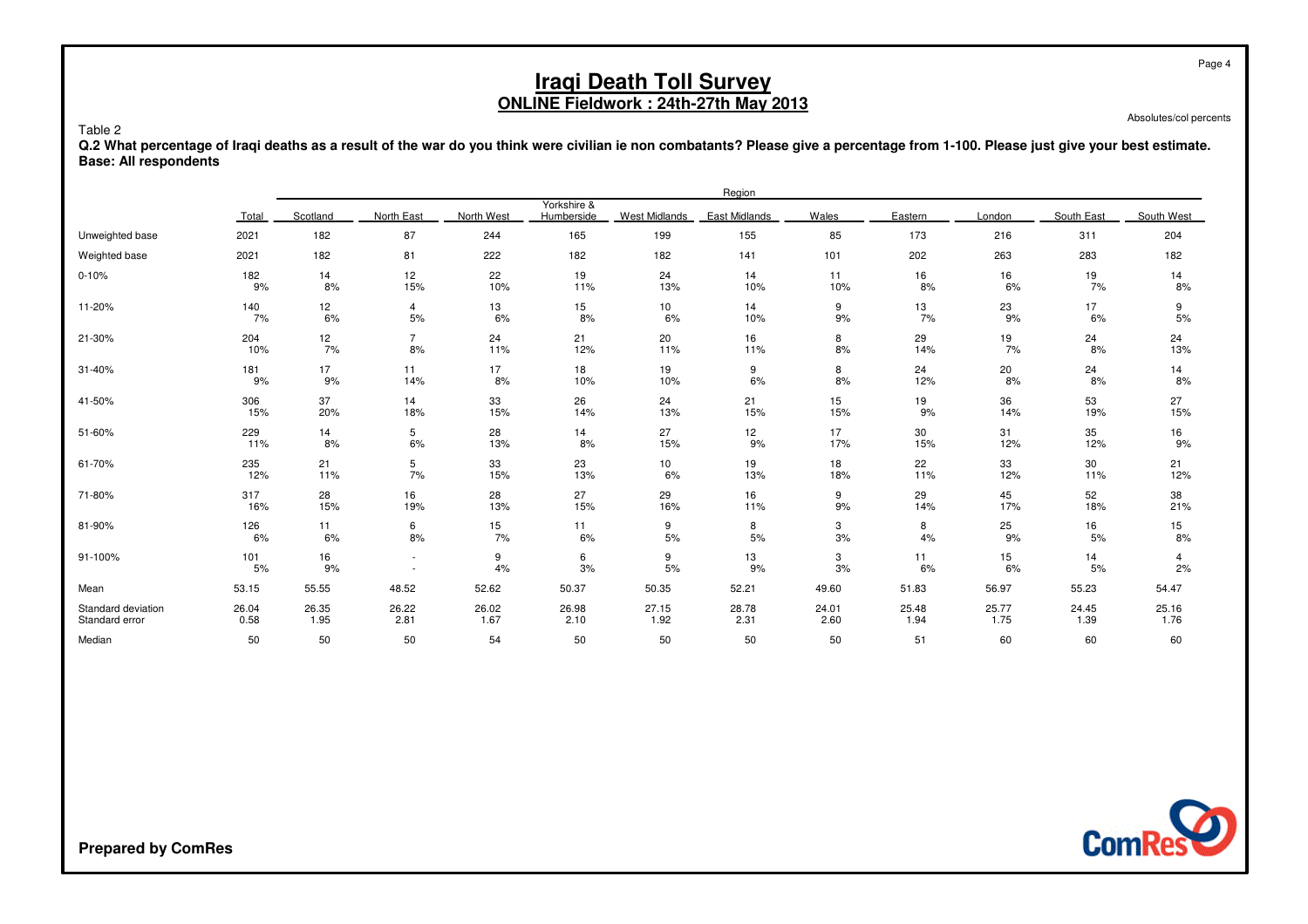Absolutes/col percents

Page 5

#### Table 3 **Q.1/2 Estimated number of civilian deathsBase: All respondents**

|                                      |                 | Gender           |                 |                       | Age             |                 |                 |                 |                 |                 | Social Grade    |                  |                 |                          | <b>Employment Sector</b> |  |
|--------------------------------------|-----------------|------------------|-----------------|-----------------------|-----------------|-----------------|-----------------|-----------------|-----------------|-----------------|-----------------|------------------|-----------------|--------------------------|--------------------------|--|
|                                      | Total           | Male             | Female          | 18-24                 | 25-34           | 35-44           | 45-54           | 55-64           | $65+$           | AB              | C <sub>1</sub>  | C <sub>2</sub>   | DE              | Public                   | Pri-<br>vate             |  |
| Unweighted base                      | 2021            | 978              | 1043            | 176                   | 290             | 375             | 378             | 333             | 469             | 553             | 580             | 373              | 515             | 228                      | 810                      |  |
| Weighted base                        | 2021            | 990              | 1031            | 240                   | 340             | 340             | 360             | 300             | 440             | 540             | 560             | 440              | 480             | 244                      | 888                      |  |
| Up to 5,000                          | 1088<br>54%     | 448<br>45%       | 640<br>62%      | 144<br>60%            | 198<br>58%      | 184<br>54%      | 212<br>59%      | 148<br>49%      | 202<br>46%      | 250<br>46%      | 310<br>55%      | 253<br>57%       | 276<br>57%      | 140<br>57%               | 489<br>55%               |  |
| $5,001 - 10,000$                     | 216<br>11%      | 118<br>12%       | 98<br>10%       | 17<br>7%              | 29<br>9%        | 35<br>10%       | 38<br>11%       | 42<br>14%       | 55<br>12%       | 65<br>12%       | 50<br>9%        | 51<br>12%        | 50<br>10%       | 33<br>14%                | 80<br>9%                 |  |
| $10,001 - 20,000$                    | 121<br>6%       | 59<br>6%         | 63<br>6%        | 10<br>4%              | 18<br>5%        | 28<br>8%        | 19<br>5%        | 14<br>5%        | 34<br>8%        | 41<br>8%        | 34<br>6%        | 19<br>4%         | 28<br>6%        | 11<br>5%                 | $\frac{57}{6\%}$         |  |
| 20,001 - 50,000                      | 177<br>9%       | 98<br>10%        | 78<br>8%        | 12<br>5%              | 24<br>7%        | 27<br>8%        | 37<br>10%       | 30<br>10%       | 47<br>11%       | 51<br>9%        | 46<br>8%        | 37<br>9%         | 43<br>9%        | 13<br>5%                 | 89<br>10%                |  |
| $50,001 - 100,000$                   | 150<br>7%       | 87<br>9%         | 62<br>6%        | 23<br>10%             | 26<br>8%        | 28<br>8%        | 20<br>6%        | 18<br>6%        | 35<br>8%        | 51<br>9%        | 51<br>9%        | 16<br>4%         | 32<br>7%        | 17<br>7%                 | 63<br>7%                 |  |
| 100,001 - 500,000                    | 173<br>9%       | 126<br>13%       | 47<br>5%        | 16<br>7%              | 29<br>9%        | 29<br>9%        | 20<br>6%        | 27<br>9%        | 51<br>12%       | 63<br>12%       | 44<br>8%        | 34<br>8%         | 32<br>7%        | 15<br>6%                 | 70<br>8%                 |  |
| 500,001 - 1,000,000                  | 60<br>3%        | 37<br>4%         | 22<br>2%        | $\overline{7}$<br>3%  | 12<br>3%        | 6<br>2%         | 8<br>2%         | 12<br>4%        | 14<br>3%        | 17<br>3%        | 17<br>3%        | 12<br>3%         | 13<br>3%        | 9<br>4%                  | $\frac{25}{3\%}$         |  |
| $1,000,001+$                         | 30<br>1%        | 16<br>2%         | 15<br>1%        | 10 <sup>1</sup><br>4% | 3<br>1%         | 3<br>1%         | 3<br>$1\%$      | 8<br>3%         | 3<br>1%         | 3<br>1%         | 10<br>2%        | 12<br>3%         | 6<br>1%         | 6<br>3%                  | 9<br>1%                  |  |
| Don't know/Not stated                | 6               | $\mathbf{2}$     | $\overline{4}$  | $\sim$                | 3<br>1%         | $\sim$          | 3<br>1%         |                 |                 |                 |                 | 6<br>1%          | $\blacksquare$  | $\overline{\phantom{a}}$ | 6<br>1%                  |  |
| Mean ('000s)                         | 123.67          | 164.12           | 84.73           | 324.10                | 91.84           | 103.92          | 56.53           | 154.17          | 87.71           | 86.36           | 114.70          | 198.90           | 108.01          | 295.58                   | 74.96                    |  |
| Standard deviation<br>Standard error | 837.53<br>18.65 | 1035.34<br>33.12 | 585.15<br>18.14 | 1791.57<br>135.04     | 712.86<br>42.01 | 804.28<br>41.53 | 199.56<br>10.29 | 741.46<br>40.63 | 380.76<br>17.58 | 387.05<br>16.46 | 706.55<br>29.34 | 1337.67<br>69.64 | 755.62<br>33.30 | 1768.87<br>117.15        | 478.39<br>16.85          |  |
| Median                               | 4000            | 7000             | 2500            | 1750                  | 3000            | 4500            | 3250            | 5600            | 7000            | 7000            | 3750            | 3000             | 4000            | 3000                     | 4000                     |  |



**Prepared by ComRes**